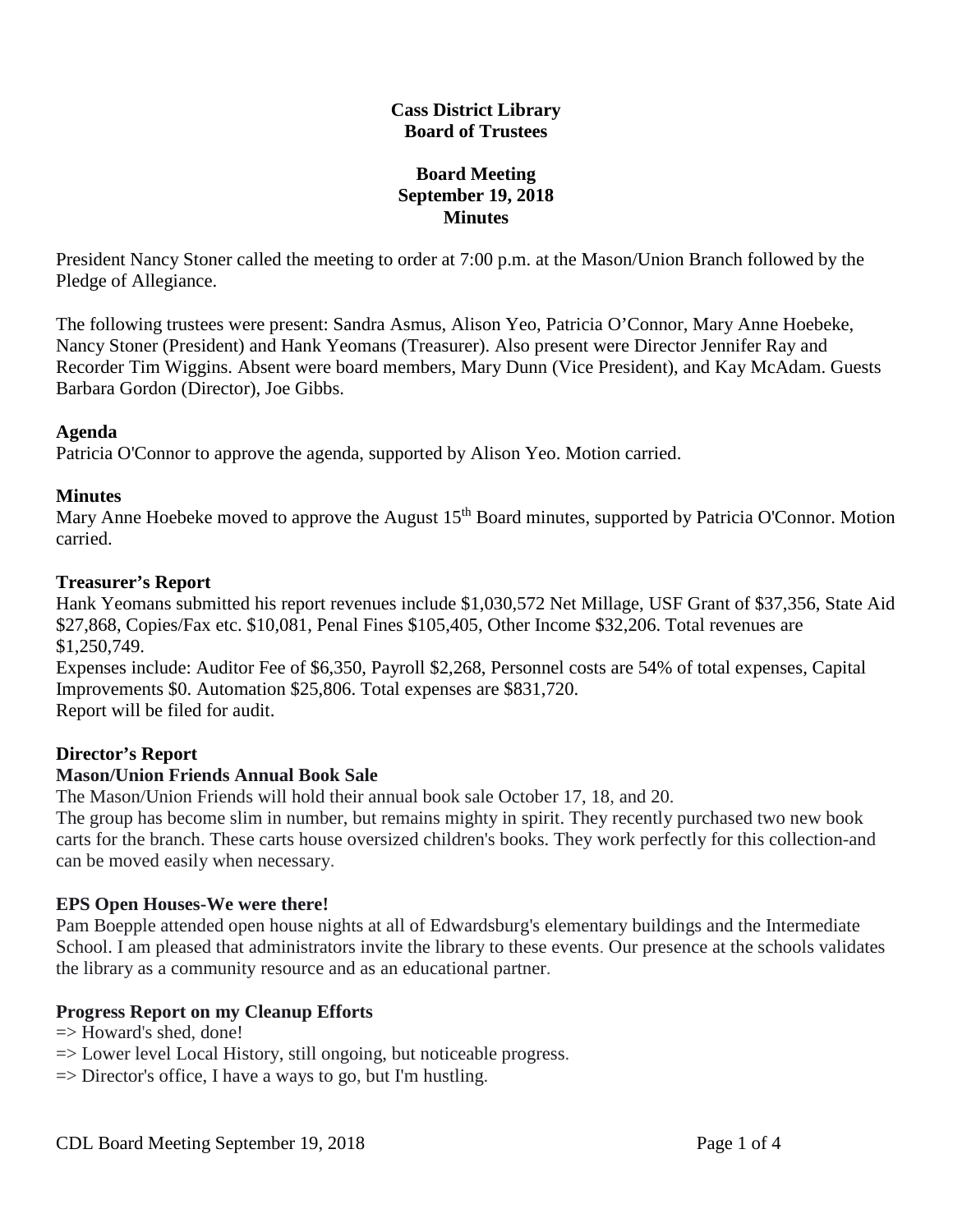# **ALA's Incredible Things About Your Library**

The month of September has been designated *Library Card Sign-Up Month* for a number of years. Each year ALA creates artwork and a little gimmick to attract and involve customers. This year, they've done a little take off on the *lncredibles* film with a simple sheet that asks people to share something incredible about their library. We've received some heartwarming comments and compliments. You will see them posted at each branch; when you visit your branch, be sure read them it will lift your spirits!

#### **Just in case you didn't know ...**

Johnie Rodebush passed away at the age of 96. He requested memorials go to the Howard Branch of the Cass District Library or to the Cass County Parks Department. Johnie certainly packed his dash with good works for Cass County and continues to make a difference post dash.

#### **Unfinished Business**

## **Local History**

- I am meeting with Dale Layman Tuesday, September 18 at 11:00 a.m. He will provide a progress report on the window restoration at that time, and I will pass it along to you Wednesday evening. Mr. Layman has asked for another disbursement of money for work done. 2 windows need to be added to the current work being done that lead down to the basement. Change order to storm windows may be needed soon.
- Sandra Asmus moved, supported by Alison Yeo to pay the current payment to Mr. Layman for another part of the Local History windows project. Roll Call vote:

| Sandra Asmus        | Yes    |
|---------------------|--------|
| Alison Yeo          | Yes    |
| Mary Dunn           | Absent |
| Kay McAdam          | Absent |
| Mary Anne Hoebeke   | Yes    |
| Patricia O'Connor   | Yes    |
| Hank Yeomans        | Yes    |
| <b>Nancy Stoner</b> | Yes    |
| Motion carried.     |        |

• Contract signed with Central Michigan University for microfilming the Cassopolis Vigilant 1960-1978 and miscellaneous copies of early newspapers.

# **Edwardsburg**

• Heat tape has been installed!

#### **Howard**

• I'm still waiting for a shed repair estimate from Skinner Construction. I've nudged Mr. Skinner for a response; perhaps I'll have something to share by Wednesday evening.

#### **District**

• Nancy will provide updates regarding the director search. Barbara Gordon has been offered the position of Director and she has accepted. Final agreement is forthcoming. Start date will be Monday October 15th. Jennifer will stay on for a couple of weeks to help Barbara settle in and then take the rest of her vacation time.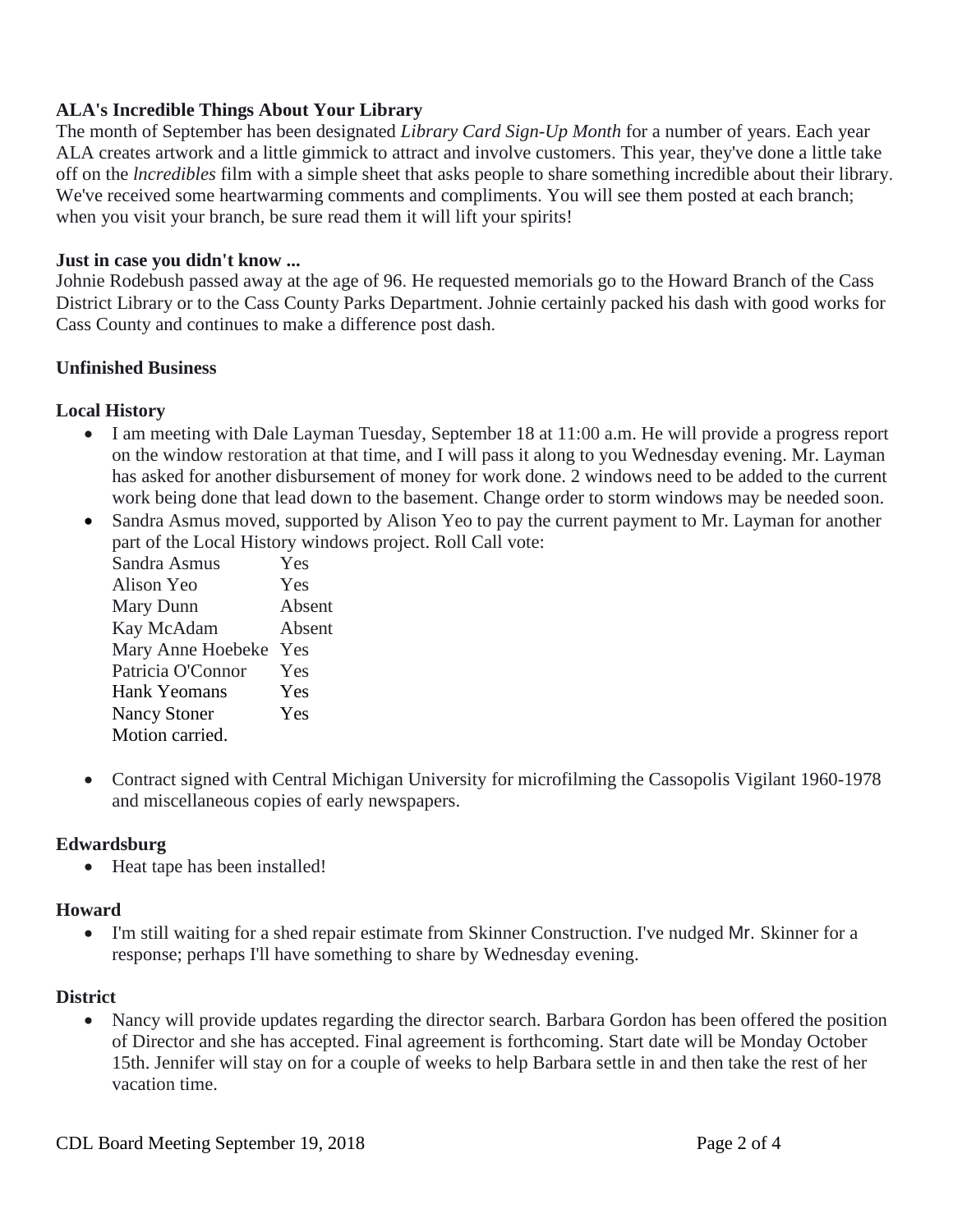Mary Anne Hoebeke moved, supported by Hank Yeomans to pay for Barbara Gordon's maternity leave commencing in January of 2019 for 8 weeks. Roll Call vote:

Sandra Asmus Yes Alison Yeo Yes Mary Dunn Absent Kay McAdam Absent Mary Anne Hoebeke Yes Patricia O'Connor Yes Hank Yeomans Yes Nancy Stoner Yes Motion carried.

## **New Business**

## **Howard Branch**

• We have had to have the septic system pumped more and more frequently over the past two - three years. Krueger's Septic Service described the system as failing when they recently pumped. Because of the failure, the system doesn't drain properly. Krueger's have served us well for many years. They are located in Howard Township, and I trust their opinions and judgements. Mr. Krueger has given us a quote (attached) based on size requirements recommended by the Howard Township Plumbing/ Mechanical inspector. If we would like to be on his fall schedule, Mr. Krueger would appreciate knowing as soon as possible. It would be wise to address this before winter.

Patricia O'Connor moved, supported by Sandra Asmus to accept Krueger's Septic Service for septic work at the Howard Branch in the amount of \$5,500.00. Roll Call vote:

| Sandra Asmus        | Yes    |
|---------------------|--------|
| Alison Yeo          | Yes    |
| Mary Dunn           | Absent |
| Kay McAdam          | Absent |
| Mary Anne Hoebeke   | Yes    |
| Patricia O'Connor   | Yes    |
| Hank Yeomans        | Yes    |
| <b>Nancy Stoner</b> | Yes    |
| Motion carried.     |        |